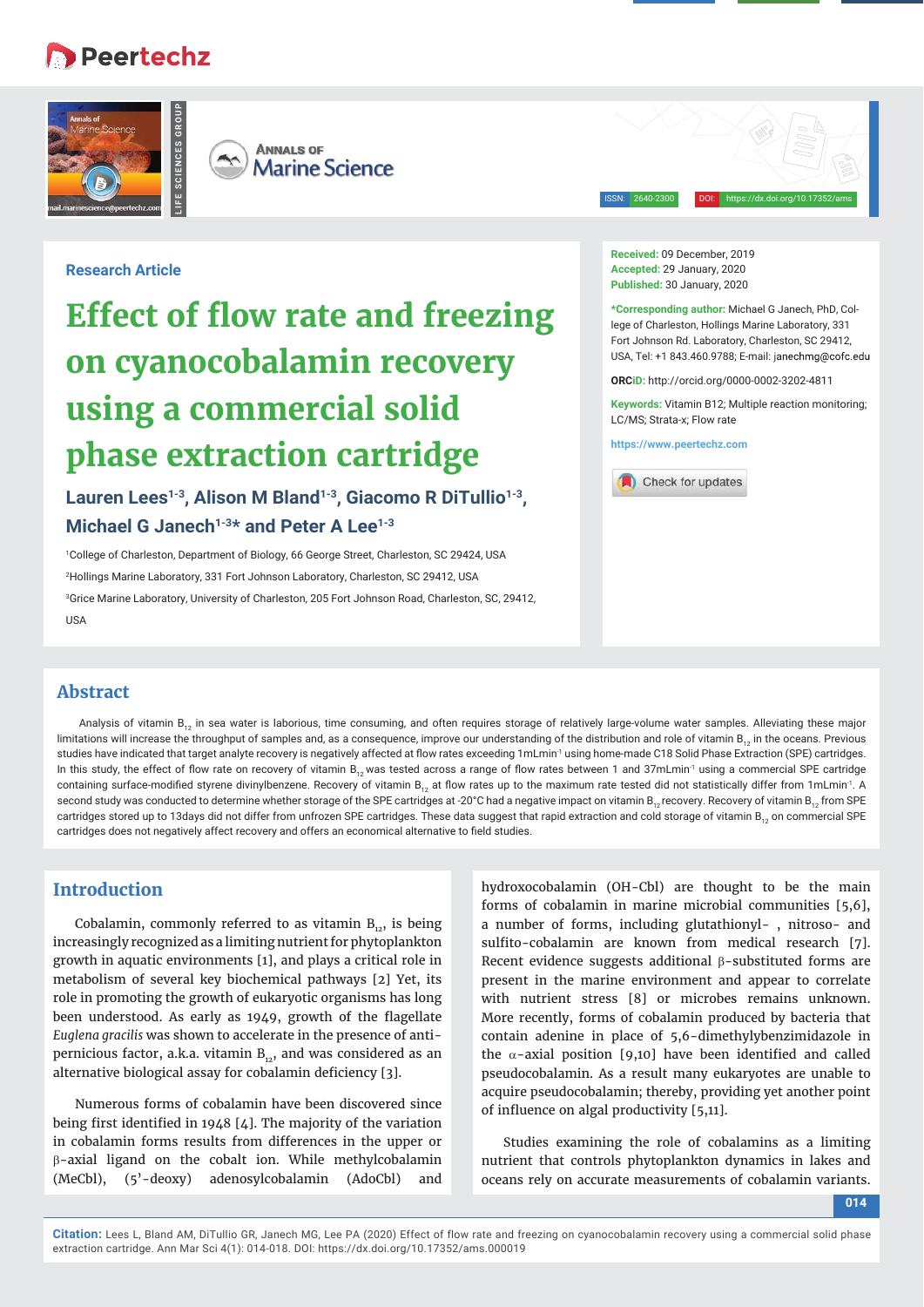However, a number of issues exist that severely hamper our ability to assess the impact of cobalamin limitation on phytoplankton growth. First, the concentrations of cobalamins in water samples can approach low femtomoles per liter levels requiring large volumes of water be extracted and/or transported and stored. Transportation of numerous, heavy samples are an obvious strain on logistics and budgets. While recent advances in analytical methodologies have reduced sample volumes from  $2-\mu L$  [12,13], to 500mL [6,14], those techniques utilize High-Performance Liquid Chromatography (HPLC) or Liquid Chromatography-Mass spectrometry (LCMS) systems that have relatively large physical sizes and power requirements that limit their use to analytical laboratories far from the field.

Second, recent studies  $[6,14]$ , have limited the flow of the water sample through SPE cartridges due to the findings of a previously published study [12], that demonstrated excessive loss of  $B_{12}$  at flow rates exceeding 1mLmin<sup>-1</sup>. This latter study used packed columns that were prepared in-house. At a flow rate of 1mLmin-1, even a 500mL water sample would take over 8hours to extract, which would clearly reduce sample throughput. Third, improving the speed with which samples can be processed reduces the potential for photo-degradation [15], or the microbial interconversion of the  $\beta$ -axial ligands. In the case of the CarH enzyme, the interconversion is light mediated [16].

With these issues in mind, a series of simple experiments was devised around the use of a commercially available solidphase extraction cartridge containing a polymer-based sorbent designed to interact with a wide array of chemical properties. The first set of experiments examined the effect of sample flowrate through the SPE cartridge on the retention of cyanocobalamin. In a second set of experiments, cyanocobalamin was extracted from a synthetic seawater matrix and the cartridges stored at -20ºC for various lengths of time to assess whether the lightweight and compact SPE cartridges could resist freezing while maintaining retention of the cyanocobalamin. Data suggest higher flow rates and freezing are feasible options for the extraction of cobalamins from field samples.

#### **Methods**

#### **Chemicals**

Mass spectrometry (MS) grade water and acetonitrile (Honeywell) were used for solid phase extraction and LC/MS measurements. All other solvents, acids or bases were of ACS reagent grade or higher.

Stock solutions (1μmolmL-1) of cyanocobalamin (V2876, Sigma) and acetyl- $B_{12}$  (A188028, Toronto Research Chemicals) were made in water and aliquots of 300μl were stored at -80°C. All solutions containing  $B_{12}$  were always made or diluted in a five-sided dark box in a dimly lighted laboratory to reduce potential photodegradation. On the day of testing, the vitamin  $B_{12}$  stock solution was diluted to a final concentration of 1 µmol mL<sup>-1</sup> in sterile filtered Enriched Seawater, Artificial Water (ESAW) media, pH 8.2.

#### **Flow rate test**

Strata-X (2g/12mL, Phenomenex) solid phase extraction cartridges containing surface modified styrene divinylbenzene were wrapped in aluminum foil to omit light, conditioned with 10mL of acetonitrile, and sequentially washed with 10 mL sterile-filtered enriched seawater, artificial water media, pH 8.2 (ESAW); [17]. Vacuum was applied using in-house vacuum (~28 inches Hg gauge) to a vacuum manifold that connected the SPE cartridge by luer-lock connectors. Vitamin  $B_{12}$  (1 µmol mL<sup>-1</sup>) was diluted to 1pmolμL<sup>-1</sup> in ESAW; and 80μLs was added to 10mL of ESAW. The ESAW and vitamin  $B_{12}$  mixture was vortexed for 5 seconds, and added to the cartridge. Vacuum was applied to the cartridge accordingly to result in the desired flow rate (described below). Following adsorption of vitamin  $B_{12}$  with the solid phase, the SPE cartridge was washed with 10mLMS grade water and allowed to dry under vacuum for 5minutes. Samples were eluted in 5mL of 20% acetonitrile in water. The eluate was transferred to a 15mL amber glass vial and dried using a speedvac on high heat setting for approximately 3-4hours. The dried samples were stored overnight at -20°C. The next morning, the samples were resuspended at the same time in 400uL of ammonium formate buffer (0.1% formic acid/0.02% ammonia, adjusted to a pH 6.8 with 25% ammonia (EMD Millipore)) containing acetyl- $B_{12}$  at a concentration of 200fmolμL-1 which was the expected concentration of vitamin  $B_{12}$  if recovery was 100%.

Flow rates were first empirically determined prior to the experiment using water with SPE cartridges and opening one, non-connected luer lock valve on the manifold to ambient air. For the experiment, all flow rates were timed using a stop watch and recorded. Any flow rate that did not reside within 15% of the desired flow rate was discarded immediately, which for this test occurred only once for the highest flow rate. Flow rates tested were: (mean±S.D.) 1.19±0.10, 2.04±0.02,  $3.97\pm0.04$ ,  $10.25\pm0.74$ ,  $37.23\pm3.05$ mLmin. The highest flow rate determined was the maximum flow rate achieved using the apparatus.

#### **1L Bottle flow rate test**

A second analysis was conducted to more closely replicate an actual field sample volume and determine whether recovery of vitamin  $B_{12}$  using a high flow rate and larger sample volume differed from the 10mL volume test samples. A 1L amber HDPE bottle was filled with 1L 0.2um filtered ESAW containing and 80 μL of vitamin  $B_{12}$  (1pmoluL<sup>-1</sup>) was added for a final concentration of 80pmol $L^{-1}$ . Two Teflon tubes (0.125 inch OD) were attached to the bottle cap with 0.125 inch nylon bulkhead fittings (Swagelock) that were glued in place using a marinegrade adhesive sealant (3M, 5200). One piece of tubing was fitted through a one-hole, size 0, rubber stopper that was inserted into the top of the conditioned SPE cartridge. The second tube was taped to the side to act as a snorkel when the bottle was inverted and relieve pressure in the bottle as sample was being vacuumed through the SPE cartridge. To achieve high flow rates a 1L filtering flask with a rubber stopper containing a single luer-lock port was used. The flask was connected to a Savant VP100 two-stage pump (displacement of 3.5CFM, ~20mTorr

**015**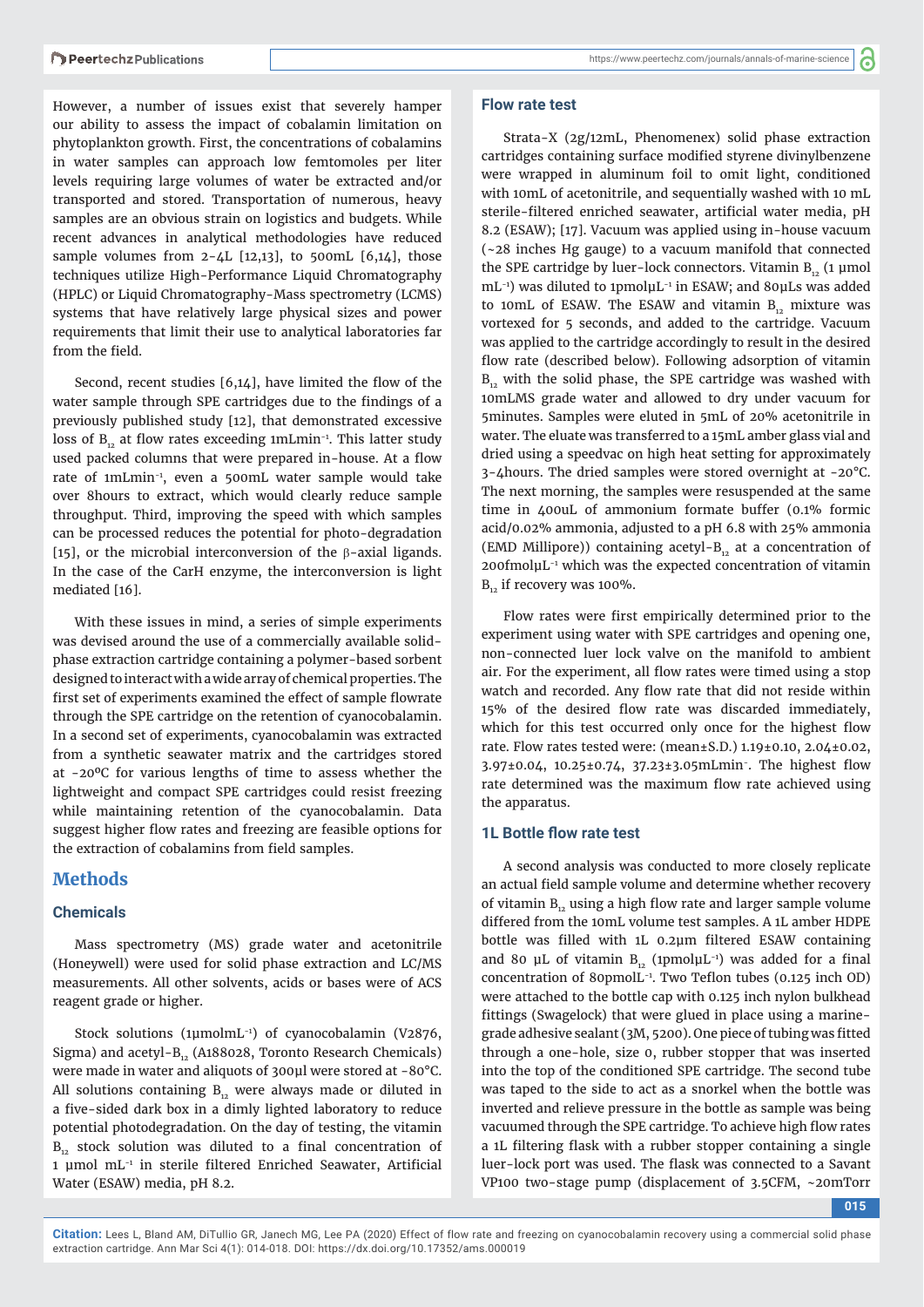maximum vacuum) for filtration using vacuum tubing. The 1L bottle was inverted and suspended above the flask using a ring stand. Maximum vacuum was applied to achieve the highest flowrate possible with the apparatus  $(30.26 \pm 4.04 \text{mLmin}^{-1})$ . The extraction was replicated four times. Samples were dried and resuspended as described above.

## Effect of freezing and storage time on vitamin B<sub>12</sub> reco**very**

Solid phase extraction, vitamin  $B_{12}$  concentration and loading, and reagents were identical to those described above unless otherwise noted. Vitamin  $B_{12}$  in 10mL ESAW media were adsorbed to SPE cartridges at a flow rate of approximately 30mLmin-1 using the a vacuum manifold with in-house vacuum (~28 inches Hg gauge). Twenty-four SPE cartridges were sequentially adsorbed with the vitamin  $B_{12}$  in ESAW. Four cartridges underwent elution to provide a time-zero data point against which frozen SPE cartridges would be compared. The remaining cartridges were stored in a laboratory freezer at -20°C. During the SPE filtration, start times were noted on a wall clock in the laboratory. Each group of four replicates was adsorbed within 20minutes of the first cartridge within the respective group. Freezing times were 1day (24hours), 2days (48hours), 7days (168hours), and 13days (312hours). On the day that the SPE cartridges were removed from the freezer, the time was noted on the same wall clock and recorded. Processing start times were within 15minutes of noted duration. Upon removal from the freezer, SPE cartridges were washed with 10mL MS grade water and dried under vacuum for 5 minutes. Vitamin  $B_{12}$ was eluted with 5mL of 20% acetonitrile. The samples were dried and resuspended exactly as described above for the flow rate test.

#### **Multiple Reaction Monitoring (MRM)**

All data were acquired using a Xevo-TQS triple quadrupole mass spectrometer (Waters) coupled to an M-Class UPLC (Waters). Samples (100μL) were placed into amber, glass autosampler vials and loaded into the autosampler set at 10°C. A volume of 1μL sample was injected into a 5μL loop. Vitamin  $B_{12}$  sample was loaded at 12µLmin<sup>-1</sup> directly onto a C18 column (Acquity UPLC M-Class T3 Spherical Silica, 300μm×150mm, 1.8μm) using Buffer A (0.1% formic acid/0.02% ammonia in water, pH 3.5) and held at Buffer A for 2minutes to allow the sample to equilibrate. Buffer B (acetonitrile) was introduced into the linear gradient from 0% -15% over 4minutes and held at 15% for 2minutes before increasing to 80% for 2minutes. The column was re-equilibrated for 4minutes using 100% Buffer A. The total run time was 17minutes. Column temperature was set to 35°C. The sample was ionized in a Waters ZSpray™ ESI source using a low flow probe with the following source parameters: source temperature, 150°C; desolvation temperature, 200°C; capillary voltage, 3.0kV; cone voltage, 121V; cone gas flow, 150LHr<sup>-1</sup>; desolvation gas flow, 800L Hr<sup>-1</sup>; collision gas flow, 0.15mLHr<sup>-1</sup>; nebulizer gas flow, 7bar. Data were collected in positive ion mode. The following monitored transitions with collision energies in parentheses from the +2 charged masses were generated using the Intellistart feature of MassLynx: vitamin  $B_{12}$  678.57->147.17(40v), 678.57->359.21(24v),

678.57-> 56.91(34v); acetyl vitamin B<sub>12</sub> 699.60->147.17 (40v), 699.60->401.18 (24v), 699.60 -> 686.04 (18v). Scanning was conducted at unit resolution and dwell times were set to 0.019s. Standard curves were generated to ensure linearity of the response between 25fmol to 500fmol on column. Data were exported to Targetlynx for regression and quantification. Because standard concentration slopes were linear and were not significantly different from each other (slope T-test, *P*=0.99) Vitamin  $B_{12}$  concentrations were estimated by: [(peak area of vitamin  $_{\text{B12}}$ / peak area of acetyl vitamin  $B_{12}$ ) x concentration of acetyl vitamin  $B_{12}$ .

#### **Statistical analysis**

Normality and equal variance of data was tested using the Shapiro-Wilk test and Equal Variance Test features built into SigmaPlot v.11, respectively. Multiple group comparisons were tested using one-way ANOVA and post-hoc comparisons using the Holm-Sidak test. Groups were considered different when p<0.05.

#### **Results**

All experiments were designed to provide measurements (200fmolμL on column, S/N >5,000) well above the lower limit of quantification (0.995 fmol  $\mu$ L<sup>-1</sup> on column), estimated using embedded calculations of peak-to-peak noise within TargetLynx. Coefficient of variation from triplicate injections within batches was less than 1%. The highest carry-over measured, based on injection of buffer A alone between sample injections, was less than 0.03%.

Individual recovery of vitamin  $B_{12}$  measured across flow rates from approximately 1 to 37mLmin-1 ranged between 72% and 112%. Mean  $(± S.D.)$  values for the different flow rate categories were: 1mLmin<sup>-1</sup>, 108 ± 6%; 2mLmin<sup>-1</sup>, 82±7%; 4mlmin<sup>-1</sup>, 88±5%; 10ml min-1, 97 ±4%; 37mLmin-1, 102 ±3% (Figure 1). Although the highest recoveries were noted at the lowest flow rate 1mLmin<sup>-1</sup>), this difference was not significant (ANOVA, Holm-Sidak test,  $p=0.43$ ) compared to the highest flow rate  $(37mLmin^{-1})$ . Coefficient of variation across all flow rates were less than 10% (Figure 1), but were notably lower at the highest flow rates compared to the lowest flow rates. Interestingly, recovery at the 2mLmin<sup>-1</sup> flow rate was significantly lower than all but the 4mLmin<sup>-1</sup> group, which could not be explained by obvious deviations in protocol or instrument performance. Based on this comparison, flow rates up to  $37$ mLmin<sup>-1</sup> perform equal to 1mLmin-1 based on recovery using a commercially prepared SPE cartridge with polymeric resin. An attractive advantage of higher flow rates is that sample preparation is considerably hastened.

To determine whether high recovery and low variability could be maintained using a sample volume that more closely replicated those collected from field sites, vitamin  $B_{12}$  was measured from 1L spiked-ESAW media. Because high flow rates could not be achieved using a simple manifold with house vacuum, a dedicated flask and more powerful vacuum pump was included for this test. With this design, the total amount of time needed to filter 1L of ESAW was approximately 33minutes,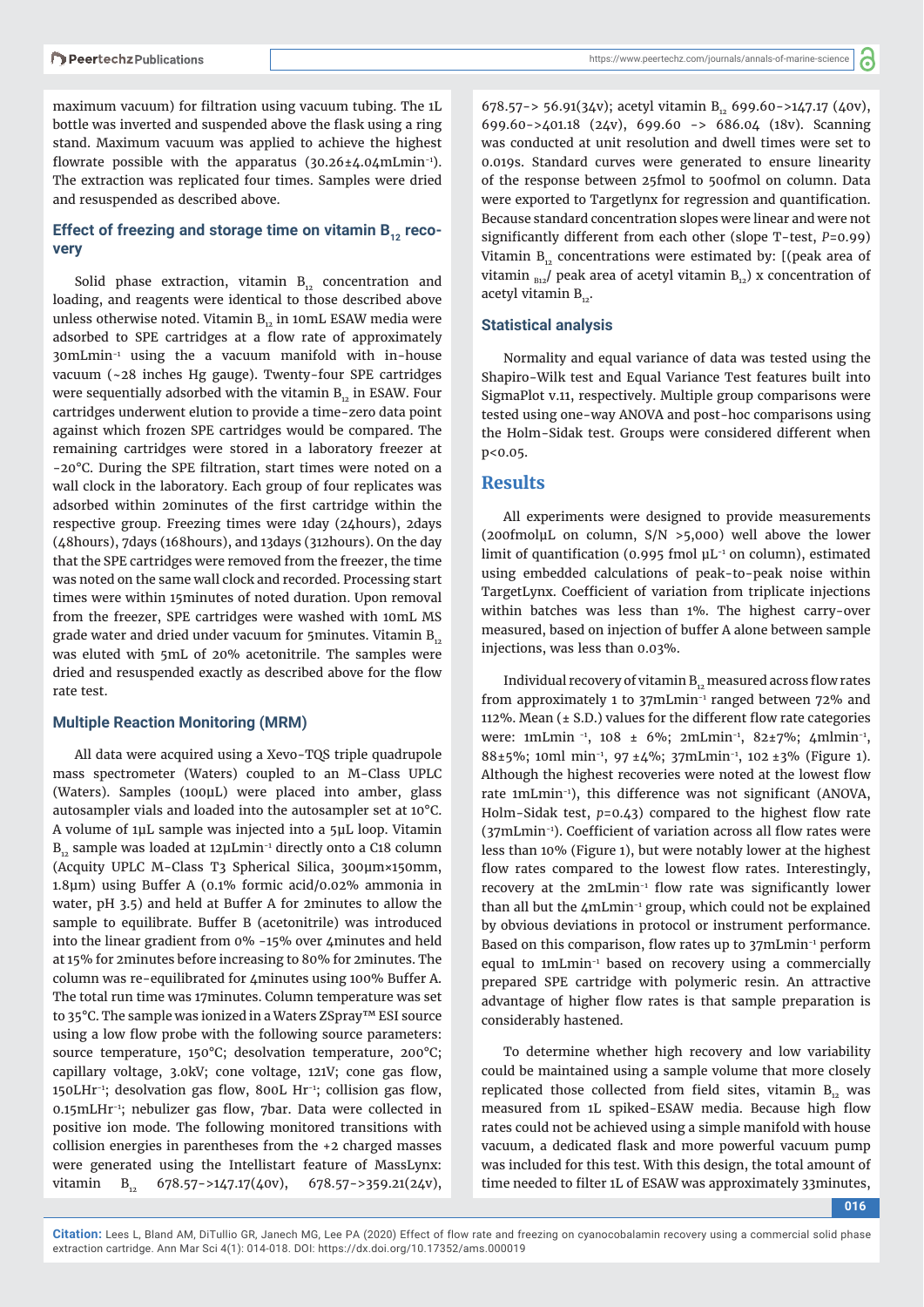

Figure 1: The effect of flow rate across the SPE cartridge on measurements of vitamin B12 (cyanocobalamin). Data are reported as mean ± standard deviation. Vitamin B12 measurements reported are for a 1 μL injection on the analytical C18 column. The expected measurement is 200 fmol µL-1. Coefficient of variation is given for each flow rate group in parentheses. Closed circles denote groups that belong to the small volume extraction test set using 10 mL ESAW media. The open circle denotes extraction of vitamin B12 from 1L of ESAW media using high vacuum. N=4 per group. Differences between groups are indicated by letter code where groups containing identical letters are not different and vice versa (One-way ANOVA, Holm-Sidak, p<0.05).

which considerably shorter compared to the estimated time it would take at a slower flow rate of  $1mLmin^{-1}$  (~16.7hours). Recovery of vitamin  $B_{12}$  from this experiment ranged between 94 to 103% with a mean recovery of  $100\pm4.1$ %. These data were not significantly different compared to the 1, 10 and 37mLmin-1 flow rates in the small volume comparison (Figure 1), suggesting SPE adsorption at high flow rates is applicable to larger volumes and is durable with regard to high vacuum pressures.

#### **Cold storage**

Compared to the unfrozen time zero cartridges, freezing and thawing did not appear to negatively affect the commercial SPE cartridge. No cracking of the plastic housing or loss of solid phase during washing and elution was observed. Individual recoveries from this experiment ranged from 90 to 119% and no differences were detected between any groups (Figure 2). Coefficient of variation ranged from 5.3 to 10.5% and relative variability did not trend with time. These data suggest that extraction of seawater vitamin  $B_{12}$  on to SPE cartridges with subsequent freezing for storage and thawing for analysis is a practical alternative to storing large volumes of sea water over short periods of time. Further experiments are underway to assess the viability of freezing and storing the cartridges over longer periods of time.

# **Discussion**

With growing interest into the influence of cobalamin on phytoplankton growth and resource competition, there is a greater need to rapidly measure cobalamin or pseudocobalamin species at low concentrations. Solid phase concentrating devices are a popular choice due to their strong retention of target analytes and ability to selectively elute target compounds to remove potential matrix suppressors. In the ocean, cobalamins are often found at sub-picomolar levels [6,14] making these difficult to quantify in small sample volumes; thereby, leading to the need for collecting and extracting large sample volumes or injecting larger volumes of SPE processed samples onto the C18 column. Based on current protocols, the flow rate often cited for C18 SPE extraction of cobalamin is 1mLmin-1 [12]. In this study, we used a similar, but not identical solid phase and found that 1mLmin-1 provides excellent recovery and there is no issue with laboratory protocols that have published with this low flow rate. However, the data provided in this study suggest that the time required for extracting cobalamins can be greatly hastened up to flow rates of  $37$ mLmin<sup>-1</sup> without a loss in recovery. For a 1L water sample, the extraction can be done in  $1/30<sup>th</sup>$  the time necessary, thus allowing multiple, larger volume samples to be extracted in excess of 1L within a daily routine.

To address the issue of sample collection at remote field stations or on oceanographic expeditions where electricity and cold storage are available, but where high-end mass spectrometers are unlikely to be located and storage space is limited; we tested whether SPE columns could be frozen and whether an adsorbed analyte could be recovered. Freezing of the SPE cartridges did not appear to impact the recovery vitamin  $B_{12}$  as there were no differences detected over time. Variability was not different compared to the unfrozen cartridges. Although SPE cartridges were only tested for 13days, the recovery of vitamin  $B_{12}$  was within acceptable limits and there was no indication that further time at cold storage would have impacted the recovery, but the effect of long-term storage should be verified if samples will be stored longer than 2weeks.

Because this study was not a comprehensive test comparing multiple commercial SPE phases, nor did the study utilize actual field samples, the conclusions reached here should serve





**017**